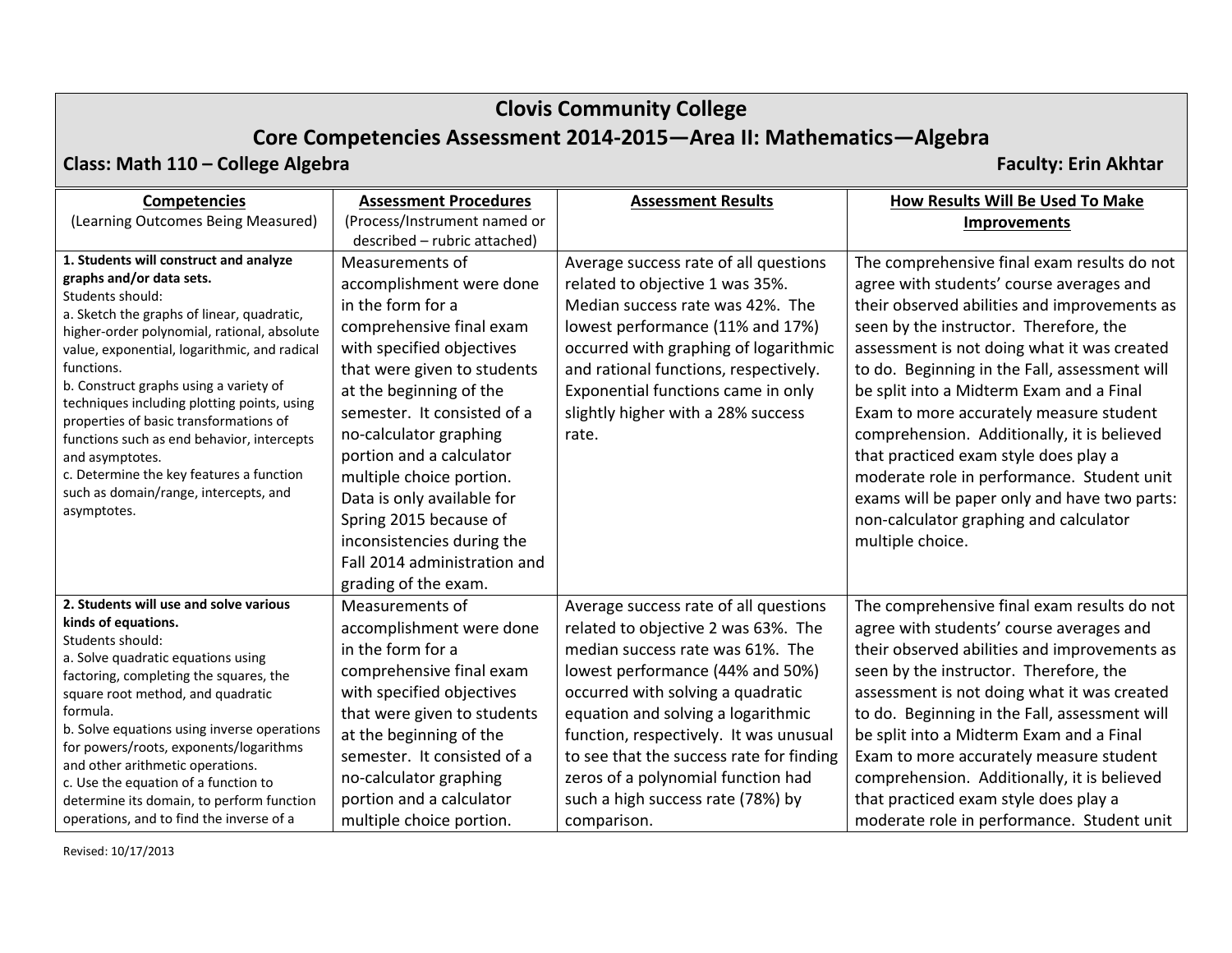#### **Clovis Community College Core Competencies Assessment 2014‐2015—Area II: Mathematics—Algebra**

# **Page 2 of 3 . . . . Course: Math <sup>110</sup> – College Algebra**

| <b>Competencies</b>                                                                                                                                                                                                                                                                                                                                                    | <b>Assessment Procedures</b>                                                                                                                                                                                                                                                                                                                                                                                                                       | <b>Assessment Results</b>                                                                                                                                                                                                                                                                                                                                          | How Results Will Be Used To Make                                                                                                                                                                                                                                                                                                                                                                                                                                                                                                                                                                                             |
|------------------------------------------------------------------------------------------------------------------------------------------------------------------------------------------------------------------------------------------------------------------------------------------------------------------------------------------------------------------------|----------------------------------------------------------------------------------------------------------------------------------------------------------------------------------------------------------------------------------------------------------------------------------------------------------------------------------------------------------------------------------------------------------------------------------------------------|--------------------------------------------------------------------------------------------------------------------------------------------------------------------------------------------------------------------------------------------------------------------------------------------------------------------------------------------------------------------|------------------------------------------------------------------------------------------------------------------------------------------------------------------------------------------------------------------------------------------------------------------------------------------------------------------------------------------------------------------------------------------------------------------------------------------------------------------------------------------------------------------------------------------------------------------------------------------------------------------------------|
| (Learning Outcomes Being Measured)                                                                                                                                                                                                                                                                                                                                     | (Process/Instrument named or<br>described - rubric attached)                                                                                                                                                                                                                                                                                                                                                                                       |                                                                                                                                                                                                                                                                                                                                                                    | <b>Improvements</b>                                                                                                                                                                                                                                                                                                                                                                                                                                                                                                                                                                                                          |
| funcion.                                                                                                                                                                                                                                                                                                                                                               | Data is only available for<br>Spring 2015 because of<br>inconsistencies during the<br>Fall 2014 administration and<br>grading of the exam.                                                                                                                                                                                                                                                                                                         |                                                                                                                                                                                                                                                                                                                                                                    | exams will be paper only and have two parts:<br>non-calculator graphing and calculator<br>multiple choice.                                                                                                                                                                                                                                                                                                                                                                                                                                                                                                                   |
| 3. Students will understand and write<br>mathematical explanations using<br>appropriate definitions and symbols.<br>Students should:<br>a. Correctly use function notation and the<br>vocabulary associated with function.<br>b. Describe the implications of key features of a<br>function with respect to its graph and/or in<br>relation to its real world context. | Measurements of<br>accomplishment were done<br>in the form for a<br>comprehensive final exam<br>with specified objectives<br>that were given to students<br>at the beginning of the<br>semester. It consisted of a<br>no-calculator graphing<br>portion and a calculator<br>multiple choice portion.<br>Data is only available for<br>Spring 2015 because of<br>inconsistencies during the<br>Fall 2014 administration and<br>grading of the exam. | Average success rate of all questions<br>related to objective 3 was 61%. The<br>median success rate was 64%. The<br>lowest performance (28% and 39%)<br>occurred with determining if a<br>function is one-to-one and<br>determining symmetry of a function,<br>respectively. Performing basic<br>operations on functions had the<br>highest success rate with 94%. | The comprehensive final exam results do not<br>agree with students' course averages and<br>their observed abilities and improvements as<br>seen by the instructor. Therefore, the<br>assessment is not doing what it was created<br>to do. Beginning in the Fall, assessment will<br>be split into a Midterm Exam and a Final<br>Exam to more accurately measure student<br>comprehension. Additionally, it is believed<br>that practiced exam style does play a<br>moderate role in performance. Student unit<br>exams will be paper only and have two parts:<br>non-calculator graphing and calculator<br>multiple choice. |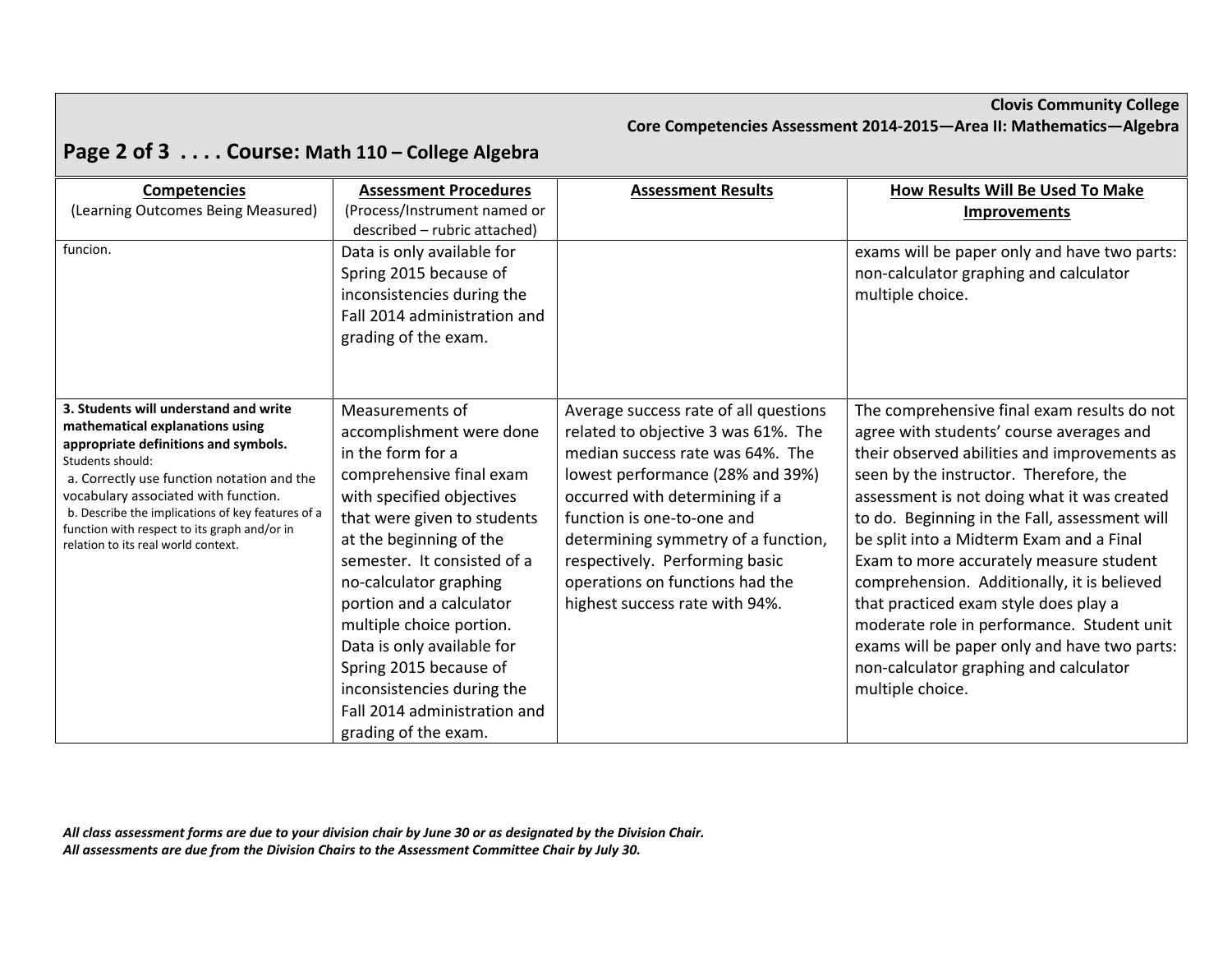#### **Clovis Community College Core Competencies Assessment 2014‐2015—Area II: Mathematics—Algebra**

# **Page 3 of 3 . . . . Course: Math <sup>110</sup> – College Algebra**

| <b>Competencies</b>                                                                                                                                                                                                                                                                                                                                                           | <b>Assessment Procedures</b>                                                                                                                                                                                                 | <b>Assessment Results</b>                                                                                                                                                                                                                                                                                     | How Results Will Be Used To Make                                                                                                                                                                                                                                                                                                                                         |
|-------------------------------------------------------------------------------------------------------------------------------------------------------------------------------------------------------------------------------------------------------------------------------------------------------------------------------------------------------------------------------|------------------------------------------------------------------------------------------------------------------------------------------------------------------------------------------------------------------------------|---------------------------------------------------------------------------------------------------------------------------------------------------------------------------------------------------------------------------------------------------------------------------------------------------------------|--------------------------------------------------------------------------------------------------------------------------------------------------------------------------------------------------------------------------------------------------------------------------------------------------------------------------------------------------------------------------|
| (Learning Outcomes Being Measured)                                                                                                                                                                                                                                                                                                                                            | (Process/Instrument named or                                                                                                                                                                                                 |                                                                                                                                                                                                                                                                                                               | <b>Improvements</b>                                                                                                                                                                                                                                                                                                                                                      |
|                                                                                                                                                                                                                                                                                                                                                                               | described - rubric attached)                                                                                                                                                                                                 |                                                                                                                                                                                                                                                                                                               |                                                                                                                                                                                                                                                                                                                                                                          |
| 4. Students will demonstrate problem<br>solving skills within the context of<br>mathematical application.<br>Students should:<br>a. Apply the knowledge of functions to<br>identify an appropriate type of function<br>to solve application problems<br>b. Solve application problems including<br>those requiring maximization or<br>minimization of quadratic functions and | Measurements of<br>accomplishment were done<br>in the form for a<br>comprehensive final exam<br>with specified objectives<br>that were given to students<br>at the beginning of the<br>semester. It consisted of a           | Average success rate of all questions<br>related to objective 4 was 53%. The<br>median success rate was 56%. The<br>lowest performance (both 22%)<br>occurred with understanding slope as<br>a rate of change and ability to identify<br>the appropriate type of function<br>needed to solve a problem. Using | The comprehensive final exam results do not<br>agree with students' course averages and<br>their observed abilities and improvements as<br>seen by the instructor. Therefore, the<br>assessment is not doing what it was created<br>to do. Beginning in the Fall, assessment will<br>be split into a Midterm Exam and a Final<br>Exam to more accurately measure student |
| exponential growth & decay problems.<br>c. Interpret the results of application<br>problems in terms of their real world<br>context.<br>End - Area II - Algebra                                                                                                                                                                                                               | no-calculator graphing<br>portion and a calculator<br>multiple choice portion.<br>Data is only available for<br>Spring 2015 because of<br>inconsistencies during the<br>Fall 2014 administration and<br>grading of the exam. | systems of linear equations to solve<br>an application problem had the<br>highest success rate with 89%.                                                                                                                                                                                                      | comprehension. Additionally, it is believed<br>that practiced exam style does play a<br>moderate role in performance. Student unit<br>exams will be paper only and have two parts:<br>non-calculator graphing and calculator<br>multiple choice.                                                                                                                         |

**Faculty Member Completing Assessment: Erin Akhtar Date: 9/15/15**

**Reviewed by: Todd Kuykendall (Division chair's name) Date: 9/15/15**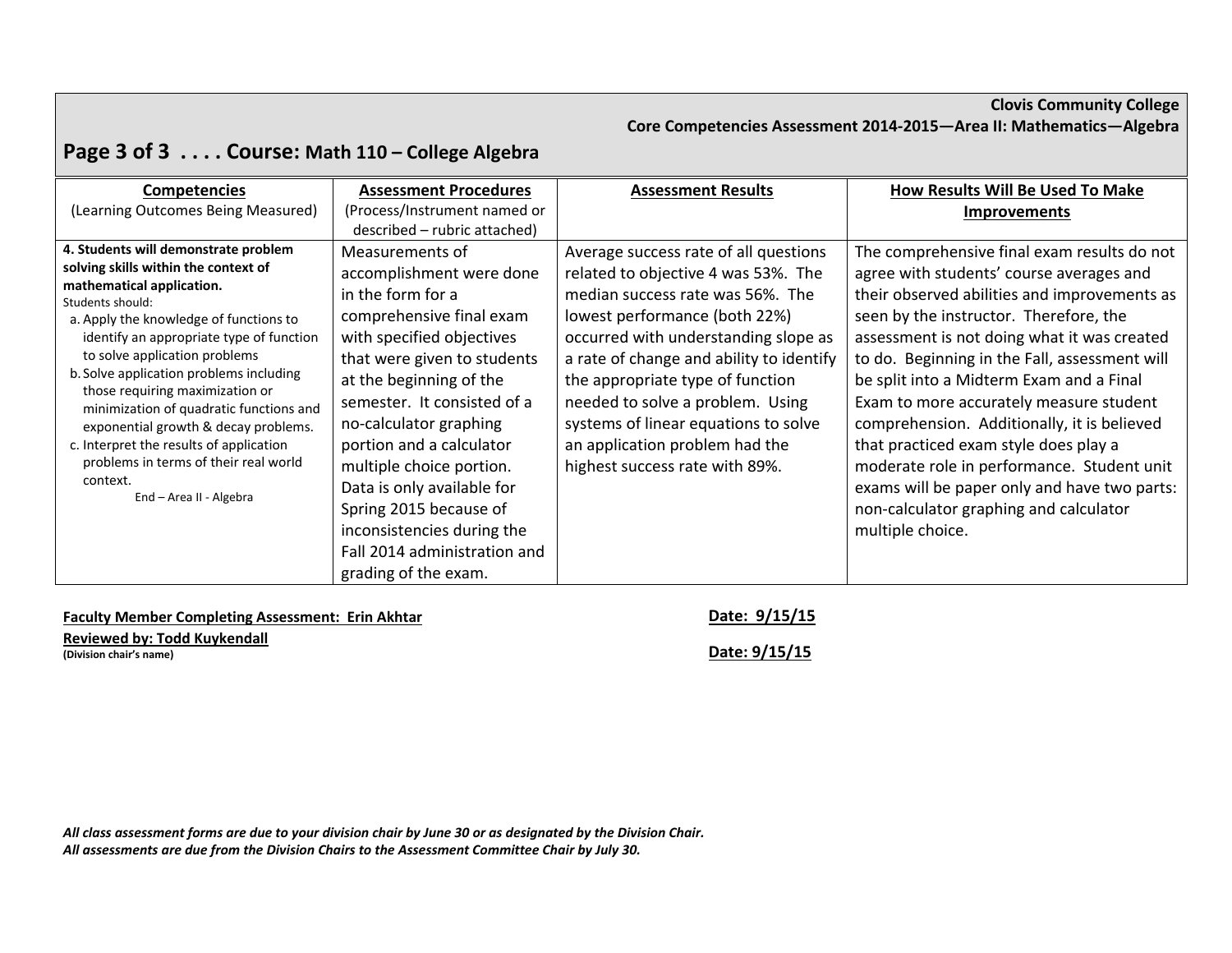# **Clovis Community College**

# **Core Competencies Assessment 2014‐2015—Area II: Mathematics—Liberal Arts Mathematics**

#### **Class: Math**

**113 Faculty: Mrs. VK Bussen**

#### **Common Core No.: Math for General Education**

| <b>Competencies</b>                                                                                                                                                                                                                                                                                                                                                                                                                                          | <b>Assessment Procedures</b>                                                                                                                                                                                                                                                                                                                                                                                                                                                                                          | <b>Assessment Results</b>                                                                                                                                                                                                                                                                                   | How Results Will Be Used To Make                                                                             |
|--------------------------------------------------------------------------------------------------------------------------------------------------------------------------------------------------------------------------------------------------------------------------------------------------------------------------------------------------------------------------------------------------------------------------------------------------------------|-----------------------------------------------------------------------------------------------------------------------------------------------------------------------------------------------------------------------------------------------------------------------------------------------------------------------------------------------------------------------------------------------------------------------------------------------------------------------------------------------------------------------|-------------------------------------------------------------------------------------------------------------------------------------------------------------------------------------------------------------------------------------------------------------------------------------------------------------|--------------------------------------------------------------------------------------------------------------|
| (Learning Outcomes Being                                                                                                                                                                                                                                                                                                                                                                                                                                     | (Process/Instrument named or                                                                                                                                                                                                                                                                                                                                                                                                                                                                                          |                                                                                                                                                                                                                                                                                                             | <b>Improvements</b>                                                                                          |
| Measured)                                                                                                                                                                                                                                                                                                                                                                                                                                                    | described - rubric attached)                                                                                                                                                                                                                                                                                                                                                                                                                                                                                          |                                                                                                                                                                                                                                                                                                             |                                                                                                              |
| 1. Construct and analyze<br>graphs and/or data sets.<br>Rationale/Elaboration<br>Students should:<br>a) Gather and organize<br>information.<br>b) Understand the purpose and<br>use of various graphical<br>representations such as tables,<br>line graphs, tilings, networks,<br>bar graphs, etc.<br>c) Interpret results through<br>graphs, lists, tables, sequences,<br>etc.<br>d) Draw conclusions from data or<br>various graphical<br>representations. | The course objectives are distributed to<br>students with the Syllabus at the<br>beginning of each semester.<br>Four objective-based tests, two web<br>quest discussion board are used for<br>assessment.<br>Achieving 70% and above is the<br>minimum goal for determining success<br>on each competency.<br>There were 47 students from two online<br>courses; one section from each semester.<br>For competency #1, students were<br>assessed from questions on an objective<br>based test. (Stats, etc. /Test #4) | The class average for this competency<br>was 74.2%.<br>Scores revealed that interpreting<br>results and drawing conclusions from<br>data in tables or bar charts were the<br>highest scores (same as last year) and<br>the lowest understood the purpose<br>and applying normal distribution<br>properties. | No changes planned.                                                                                          |
| 2. Use and solve various kinds<br>of equations.<br>Rationale/Elaboration<br>Students should:<br>a) Understand the purpose of and<br>use appropriate formulas<br>within a mathematical<br>application.<br>b) Solve equations within a<br>mathematical application.<br>c) Check answers to problems<br>and determine the                                                                                                                                       | Students were assessed from<br>questions on two objective<br>based test. (Conversions, Logic,<br>etc. /Test #1 & #2)                                                                                                                                                                                                                                                                                                                                                                                                  | The class average for this competency<br>was 74.1%.<br>Scores revealed that that solving<br>equations within a mathematical<br>application had the highest scores<br>involving area and perimeter of basic<br>shapes and the lowest scores when<br>applied to abnormal shapes.                              | Changes will be made to help students<br>strengthen their application problems<br>involving abnormal shapes. |

Revised: 10/17/2013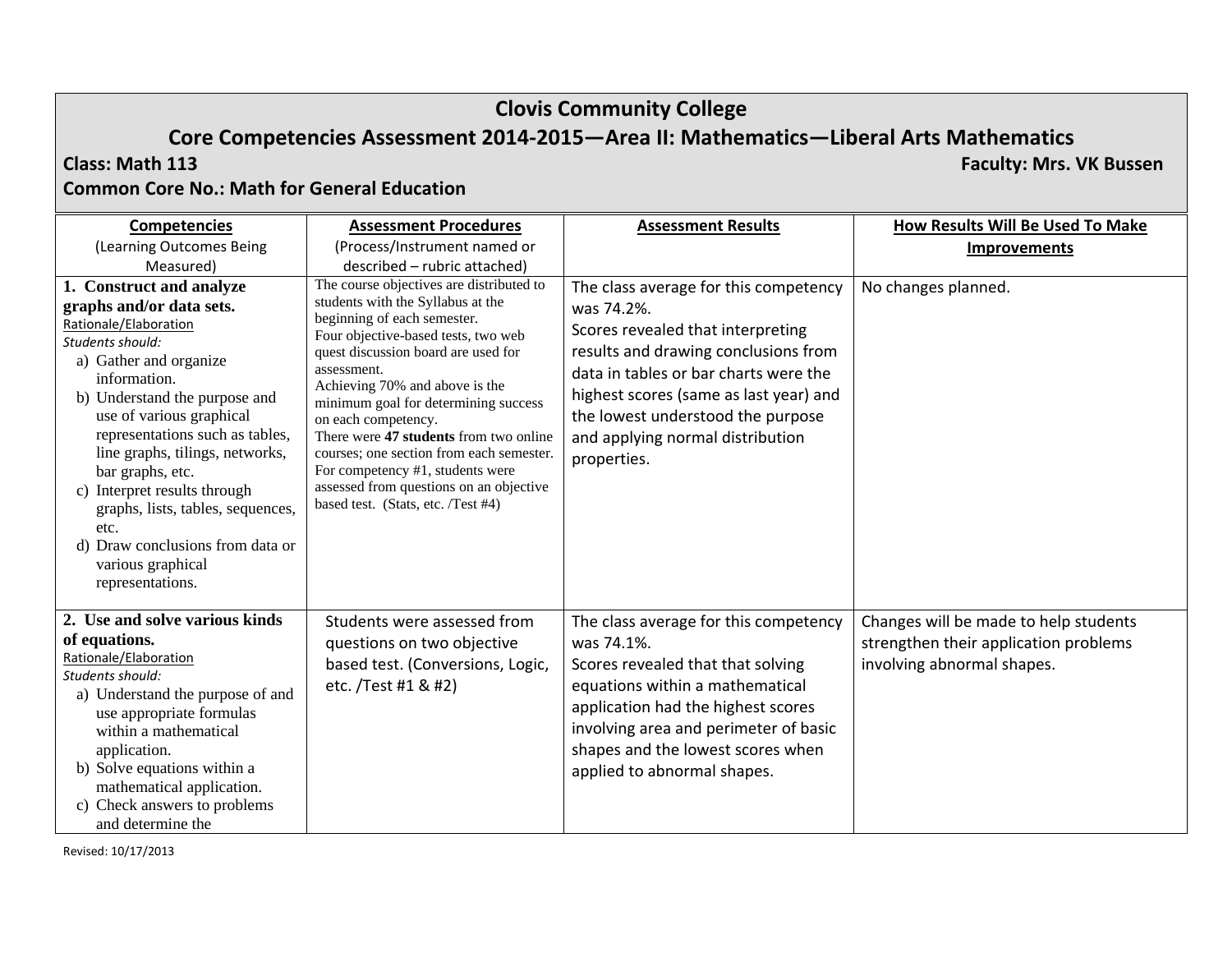# **Clovis Community College Core Competencies Assessment 2014‐2015—Area II: Liberal Arts Mathematics Page 2 of 3 . . . . Course: Math <sup>113</sup> Common Core No.: Math for General Education**

| <b>Competencies</b>                                            | <b>Assessment Procedures</b>                                      | <b>Assessment Results</b>             | <b>How Results Will Be Used To Make</b>    |
|----------------------------------------------------------------|-------------------------------------------------------------------|---------------------------------------|--------------------------------------------|
| (Learning Outcomes Being                                       | (Process/Instrument named or                                      |                                       | <b>Improvements</b>                        |
| Measured)                                                      | described - rubric attached)                                      |                                       |                                            |
| reasonableness of results.                                     |                                                                   |                                       |                                            |
|                                                                |                                                                   |                                       |                                            |
| 3. Understand and write                                        | Students were assessed from                                       | The class average for this competency | No changes planned.                        |
| mathematical explanations                                      | questions on two objective                                        | was 73.4%.                            |                                            |
| using appropriate definitions                                  | based test. (Geometry,                                            | Scores revealed that using basic      |                                            |
| and symbols<br>Rationale/Elaboration                           | Conversions, Logic, etc. /Test #1                                 | mathematical skills to solve problems |                                            |
| Students should:                                               | 8#2)                                                              | had the highest scores and the lowest |                                            |
| a) Translate mathematical                                      |                                                                   | were translating mathematical         |                                            |
| information into symbolic                                      |                                                                   | information into symbolic form for    |                                            |
| form.                                                          |                                                                   | these competencies.                   |                                            |
| b) Define mathematical concepts                                |                                                                   |                                       |                                            |
| in the student's own words.                                    |                                                                   |                                       |                                            |
| c) Use basic mathematical skills                               |                                                                   |                                       |                                            |
| to solve problems.                                             |                                                                   |                                       |                                            |
| 4. Demonstrate problem solving                                 | Students were assessed from questions                             | The class average for this competency | Changes are being made to have students    |
| skills within the context of                                   | on an objective based test. (Economics,                           | was 62.5%                             | work with more at applying effective       |
| mathematical applications.                                     | personal finances, loan payments &<br>investments, etc. /Test #4) | Scores revealed that gathering and    | strategies for solving applications; more  |
| Rationale/Elaboration                                          |                                                                   | organizing relevant information and   | practice problems are being assigned along |
| Students should:                                               |                                                                   | drawing conclusions had the highest   | with sharing topics in discussions for the |
| a) Show an understanding of a<br>mathematical application both |                                                                   | scores and the lowest were choosing   | online courses.                            |
| orally and in writing.                                         |                                                                   | an effective strategy to solve a      |                                            |
| b) Choose an effective strategy                                |                                                                   | problem.                              |                                            |
| to solve a problem.                                            |                                                                   |                                       |                                            |
| c) Gather and organize relevant                                |                                                                   |                                       |                                            |
| information for a given                                        |                                                                   |                                       |                                            |
| application.                                                   |                                                                   |                                       |                                            |
| d) Draw conclusions and                                        |                                                                   |                                       |                                            |

All class assessment forms are due to your division chair by June 30 or as designated by the Division Chair. *All assessments are due from the Division Chairs to the Assessment Committee Chair by July 30.*